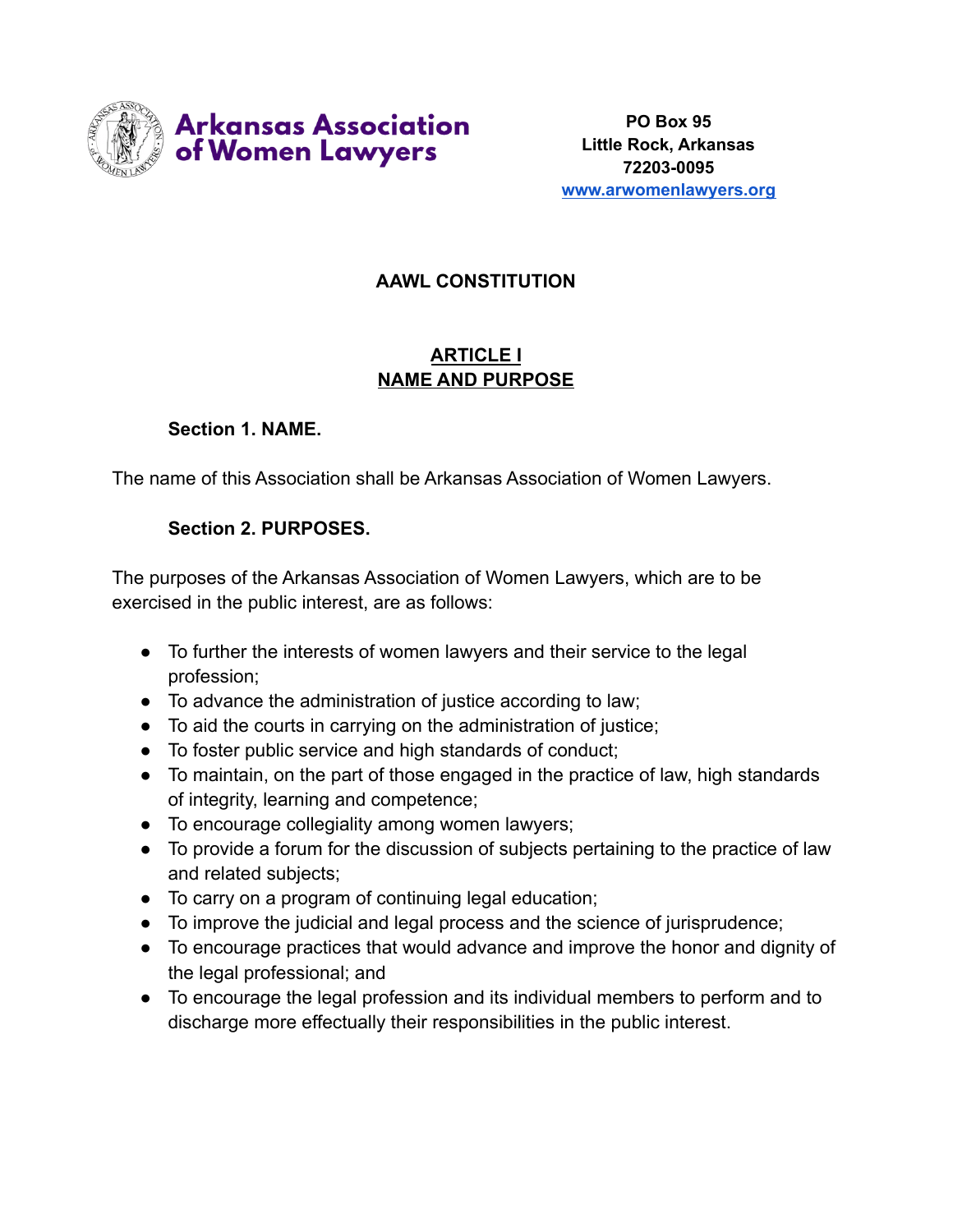### **ARTICLE II MEMBERSHIP**

#### **Section 1. MEMBERSHIP.**

The categories of membership in this association shall be active, associate, at-large, retired and lifetime.

## **Section 2. ACTIVE MEMBERSHIP.**

Active membership shall be that of lawyers residing in the State of Arkansas, who are in good standing with the Supreme Court of the State(s) in which they are licensed to practice and who are current in their payment of dues to this Association. Active membership shall entitle the member to vote and hold office in the Association in addition to all general privileges of membership.

### **Section 3. ASSOCIATE MEMBERSHIP.**

Associate membership shall be that of (1) all law students currently enrolled in an accredited law school,and (2) holders of a Juris Doctor Degree. Associate membership shall entitle the member to all privileges of the Association except those of voting and holding office.

### **Section 4. AT-LARGE MEMBERSHIP.**

At-large membership shall be that of lawyers residing outside the State of Arkansas and in good standing with the Supreme Court of the state in which they are licensed to practice. At-large membership shall entitle the member to all privileges of the Association, except those of voting and holding office.

### **Section 5. RETIRED MEMBERSHIP.**

Retired membership shall consist of members who have reached the age of 65 prior to the beginning of the membership year. Retired membership shall entitle the member to the same privileges held by the member prior to age 65.

### **Section 6. LIFETIME MEMBERSHIP.**

Lifetime membership shall consist of active members who have been licensed attorneys for at least five years, who are members in good standing with the Supreme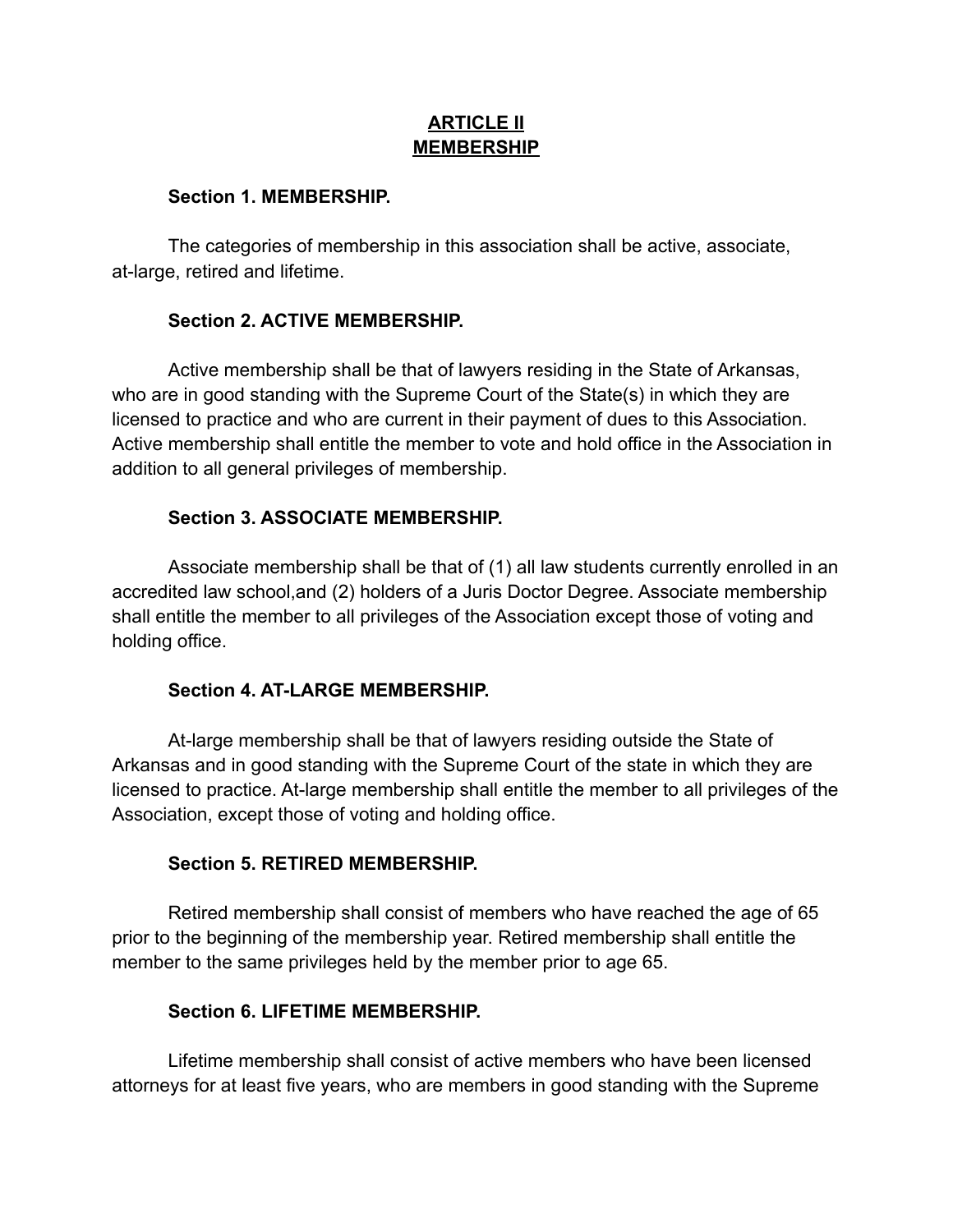Court of the state(s) in which they are licensed to practice, and who have paid their lifetime membership dues. Lifetime membership shall entitle the member to all privileges of the Association including those of voting and holding office.

# **ARTICLE III EXECUTIVE BOARD**

## **Section 1. EXECUTIVE BOARD MEMBERSHIP - OFFICERS.**

Members of the Executive Board shall be the following Officers: President, President-Elect, Secretary, Treasurer, Parliamentarian, and Past President. Officers must be Active members of the Association, and licensed attorneys in good standing with the Bar of the State of Arkansas, on the date they assume office.

# **ARTICLE IV BOARD OF DIRECTORS**

### **Section 1. BOARD OF DIRECTORS MEMBERSHIP.**

Members of the Board of Directors shall be the chairpersons of the standing committees as named in the By-Laws and the members of the Executive Board.

# **ARTICLE V REMOVAL**

### **Section 1. REMOVAL.**

An Executive Board or Board of Directors member may be removed for cause. Removal may occur anytime after notice at a regular meeting of the membership. Removal Procedures are fully outlined in the Association's Bylaws.

#### **Section 2. VACANCY.**

A vacancy on the Executive Board shall be filled by a majority vote of the Executive Board. A vacancy on the Board of Directors shall be filled by a majority vote of the Board of Directors.